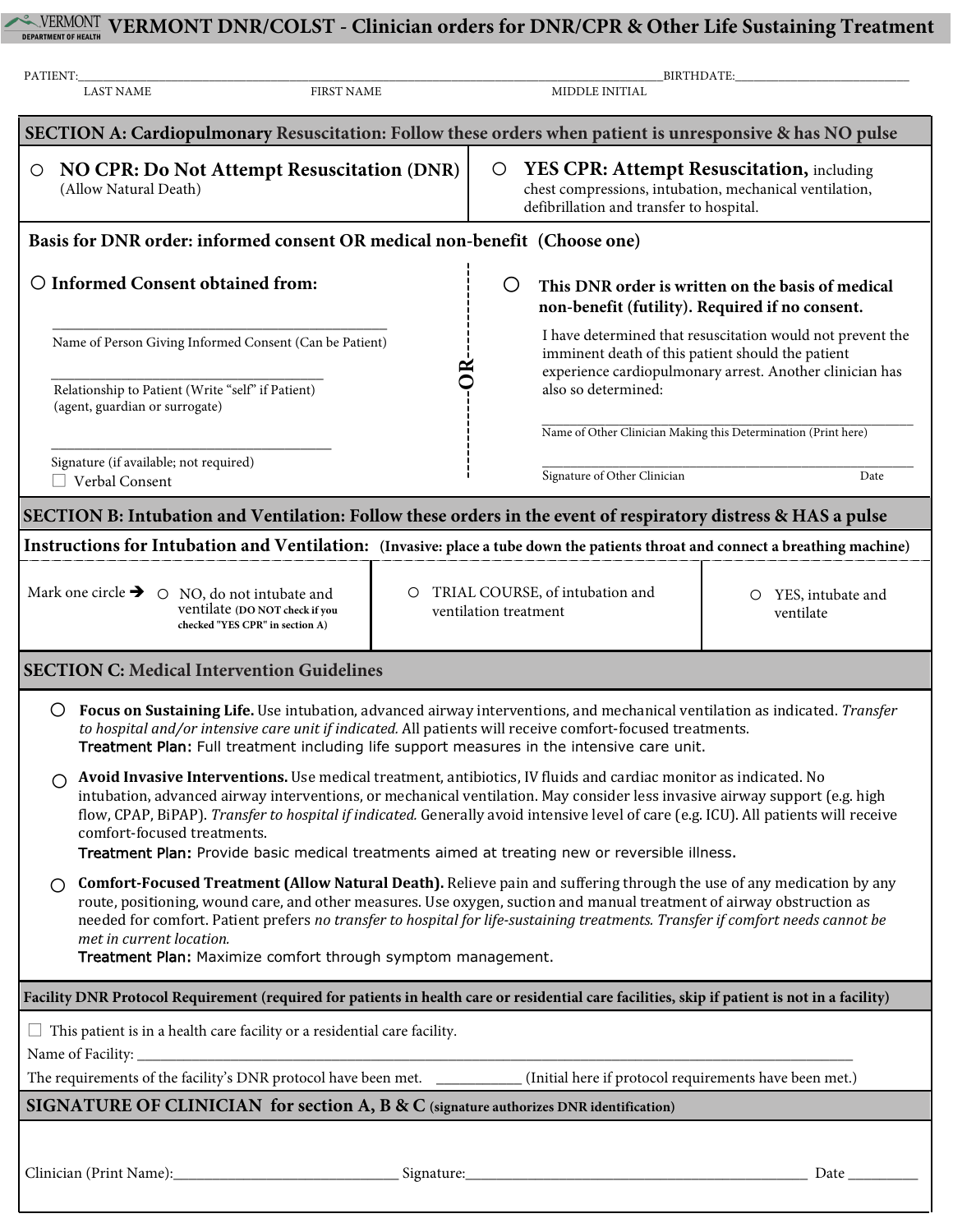| PATIENT:<br><b>LAST NAME</b>                                                                                                                                                                                                                                                                                                                                                                                                                                                                                                                                                                                                                                                                                                                                                                                                                                                                                                                                                                                                                                                                             |                                                                                                     | <b>FIRST NAME</b>        |                                                                                               | BIRTHDATE: THE CONTROL OF THE CONTROL OF THE CONTROL OF THE CONTROL OF THE CONTROL OF THE CONTROL OF THE CONTR<br>MIDDLE INITIAL |                           |                                                      |                            |  |  |  |
|----------------------------------------------------------------------------------------------------------------------------------------------------------------------------------------------------------------------------------------------------------------------------------------------------------------------------------------------------------------------------------------------------------------------------------------------------------------------------------------------------------------------------------------------------------------------------------------------------------------------------------------------------------------------------------------------------------------------------------------------------------------------------------------------------------------------------------------------------------------------------------------------------------------------------------------------------------------------------------------------------------------------------------------------------------------------------------------------------------|-----------------------------------------------------------------------------------------------------|--------------------------|-----------------------------------------------------------------------------------------------|----------------------------------------------------------------------------------------------------------------------------------|---------------------------|------------------------------------------------------|----------------------------|--|--|--|
| <b>SECTION D: Orders For Other Life Sustaining Treatments</b>                                                                                                                                                                                                                                                                                                                                                                                                                                                                                                                                                                                                                                                                                                                                                                                                                                                                                                                                                                                                                                            |                                                                                                     |                          |                                                                                               |                                                                                                                                  |                           |                                                      |                            |  |  |  |
| <b>Artificially Administered Nutrition and Hydration</b>                                                                                                                                                                                                                                                                                                                                                                                                                                                                                                                                                                                                                                                                                                                                                                                                                                                                                                                                                                                                                                                 |                                                                                                     |                          |                                                                                               |                                                                                                                                  |                           |                                                      |                            |  |  |  |
| <b>Nutrition</b>                                                                                                                                                                                                                                                                                                                                                                                                                                                                                                                                                                                                                                                                                                                                                                                                                                                                                                                                                                                                                                                                                         |                                                                                                     |                          |                                                                                               |                                                                                                                                  |                           |                                                      |                            |  |  |  |
| (Mark one circle)                                                                                                                                                                                                                                                                                                                                                                                                                                                                                                                                                                                                                                                                                                                                                                                                                                                                                                                                                                                                                                                                                        | NO, do not administer<br>$\circ$<br>artificial nutrition                                            | $\circ$                  | TRIAL COURSE, of short-term                                                                   | artificial nutrition. No long term.                                                                                              | $\circ$                   | YES, administer<br>artificial nutrition              | Did not discuss<br>$\circ$ |  |  |  |
| Hydration<br>(Mark one circle)                                                                                                                                                                                                                                                                                                                                                                                                                                                                                                                                                                                                                                                                                                                                                                                                                                                                                                                                                                                                                                                                           | NO, do not administer<br>$\circ$<br>artificial hydration                                            | $\circ$                  | TRIAL COURSE, of short-term<br>artificial hydration                                           |                                                                                                                                  | O                         | YES, administer<br>artificial hydration              | Did not discuss<br>$\circ$ |  |  |  |
| Antibiotics<br>(Mark one circle)                                                                                                                                                                                                                                                                                                                                                                                                                                                                                                                                                                                                                                                                                                                                                                                                                                                                                                                                                                                                                                                                         | NO, do not use<br>∩<br>antibiotics                                                                  | O                        | Determine use or limitation of<br>antibiotics when infection<br>occurs, with comfort as goal. |                                                                                                                                  | O<br>antibiotics          | YES, administer<br>(if indicated)                    | Did not discuss<br>O       |  |  |  |
| Other preferences (e.g. dying at home, awareness/level of consciousness, living independently, etc.) and treatment goals specific to the patient's<br>medical condition and care needs (e.g. blood products, dialysis, etc.).                                                                                                                                                                                                                                                                                                                                                                                                                                                                                                                                                                                                                                                                                                                                                                                                                                                                            |                                                                                                     |                          |                                                                                               |                                                                                                                                  |                           |                                                      |                            |  |  |  |
|                                                                                                                                                                                                                                                                                                                                                                                                                                                                                                                                                                                                                                                                                                                                                                                                                                                                                                                                                                                                                                                                                                          | Informed Consent for orders for other life sustaining treatment (section D) has been obtained from: |                          |                                                                                               |                                                                                                                                  |                           |                                                      |                            |  |  |  |
| Relationship to Patient (Write "self" if Patient)<br>Name of Person Giving Informed Consent (Can be Patient)<br>Signature (if available; not required)<br>$\Box$ Verbal Consent                                                                                                                                                                                                                                                                                                                                                                                                                                                                                                                                                                                                                                                                                                                                                                                                                                                                                                                          |                                                                                                     |                          |                                                                                               |                                                                                                                                  |                           |                                                      |                            |  |  |  |
|                                                                                                                                                                                                                                                                                                                                                                                                                                                                                                                                                                                                                                                                                                                                                                                                                                                                                                                                                                                                                                                                                                          | <b>SIGNATURE OF CLINICIAN for section D</b>                                                         |                          |                                                                                               |                                                                                                                                  |                           |                                                      |                            |  |  |  |
| Signature:<br><b>Date</b> and the same of the same of the same of the same of the same of the same of the same of the same of the same of the same of the same of the same of the same of the same of the same of the same of the same of the sam                                                                                                                                                                                                                                                                                                                                                                                                                                                                                                                                                                                                                                                                                                                                                                                                                                                        |                                                                                                     |                          |                                                                                               |                                                                                                                                  |                           |                                                      |                            |  |  |  |
|                                                                                                                                                                                                                                                                                                                                                                                                                                                                                                                                                                                                                                                                                                                                                                                                                                                                                                                                                                                                                                                                                                          | <b>SECTION E: Additional Information</b>                                                            |                          |                                                                                               |                                                                                                                                  |                           |                                                      |                            |  |  |  |
| $\circ$                                                                                                                                                                                                                                                                                                                                                                                                                                                                                                                                                                                                                                                                                                                                                                                                                                                                                                                                                                                                                                                                                                  | Health Care Agent/Advance Directive<br>$\circ$                                                      |                          | Guardianship Order                                                                            |                                                                                                                                  | $\circ$                   | Surrogate                                            |                            |  |  |  |
| Name of Health Care Agent(s) / phone                                                                                                                                                                                                                                                                                                                                                                                                                                                                                                                                                                                                                                                                                                                                                                                                                                                                                                                                                                                                                                                                     |                                                                                                     | Name of Guardian / phone |                                                                                               |                                                                                                                                  | Name of Surrogate / phone |                                                      |                            |  |  |  |
| Note: This section CANNOT be used to appoint the health care agent or guardian. Only check if there is existing documentation of medical decision-makers in<br>an advance directive or court order for guardianship. Guardians require additional oversight for permission to consent (emergency exceptions apply).<br>Ő                                                                                                                                                                                                                                                                                                                                                                                                                                                                                                                                                                                                                                                                                                                                                                                 |                                                                                                     |                          |                                                                                               |                                                                                                                                  |                           |                                                      |                            |  |  |  |
| <b>SECTION F: REVIEWS</b>                                                                                                                                                                                                                                                                                                                                                                                                                                                                                                                                                                                                                                                                                                                                                                                                                                                                                                                                                                                                                                                                                |                                                                                                     |                          |                                                                                               |                                                                                                                                  |                           |                                                      |                            |  |  |  |
| Reviewer<br>Date                                                                                                                                                                                                                                                                                                                                                                                                                                                                                                                                                                                                                                                                                                                                                                                                                                                                                                                                                                                                                                                                                         |                                                                                                     |                          | Location                                                                                      |                                                                                                                                  |                           | Outcome                                              |                            |  |  |  |
|                                                                                                                                                                                                                                                                                                                                                                                                                                                                                                                                                                                                                                                                                                                                                                                                                                                                                                                                                                                                                                                                                                          |                                                                                                     |                          |                                                                                               |                                                                                                                                  |                           | o No Change<br>o New form completed<br>o Form Voided |                            |  |  |  |
| <b>Instructions For Clinicians Completing This Form</b>                                                                                                                                                                                                                                                                                                                                                                                                                                                                                                                                                                                                                                                                                                                                                                                                                                                                                                                                                                                                                                                  |                                                                                                     |                          |                                                                                               |                                                                                                                                  |                           |                                                      |                            |  |  |  |
| Documenting Clinician's Verbal Order<br>Completing DNR/COLST:<br>The patient's nurse or social worker must print the clinician's name and write<br>Must be completed and signed by a health care clinician (MD, DO, APRN, or PA)<br>"Verbal Order" on the clinician signature line.<br>based on patient's medical condition, goals and values.<br>The nurse or social worker documenting the verbal order must also sign and date<br>Verbal orders are acceptable with follow-up signature by the clinician in<br>the form.<br>accordance with facility/agency policy.<br>A duplicate DNR/COLST must be completed and sent to the clinician for an<br>$\overline{\phantom{m}}$<br>Photocopies and faxes of signed DNR/COLST order are legal and valid.<br>By signing, clinician is certifying that they have consulted or made an attempt to<br>original signature.<br>At the earliest convenience, the order with the original signature must be returned<br>consult with the patient, the patient's agent, guardian or surrogate.<br>to the patient to replace the previously documented verbal order. |                                                                                                     |                          |                                                                                               |                                                                                                                                  |                           |                                                      |                            |  |  |  |